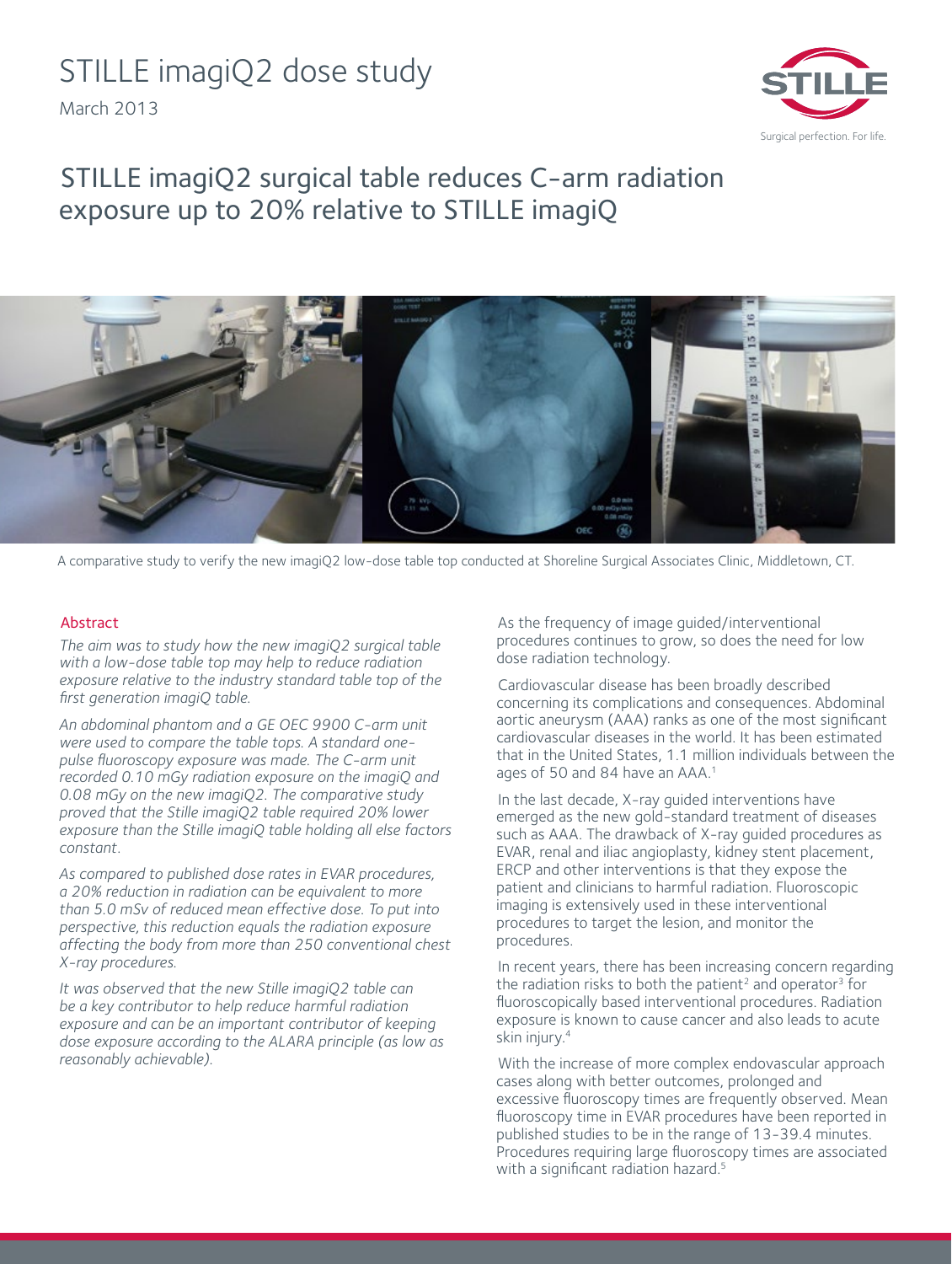Significant reduction in patient radiation dose can be achieved by changing radiological procedures, radiological equipment or both. Any reduction of the attenuation between the patient and the image receptor will have a beneficial effect on patient dose.<sup>6</sup>

Globally established guidelines and regulations by institutions as the IAEA (International Atomic Energy Agency, as part of the United Nations) stipulate the fundamental principles of radiation safety which is to keep occupational radiation exposures As Low As is Reasonably Achievable (ALARA) and that equipment should be operated at the lowest fluoroscopic dose rate that yields adequate images.<sup>7</sup>

Innovations in medical technology shall therefore be constantly evaluated to what extent they can help to improve the vascular disease treatment, fulfilling the ALARA principle in order to reduce the patient and clinical team risks

#### Materials and methods

The study set-up was to compare and prove the differences between the Stille imagiQ table and the new Stille imagiQ2 tables in regards to table top attenuation and its effects on C-arm radiation exposure.

The Stille imagiQ tables are developed in Sweden and produced and marketed by Stille AB, Sweden. The imagiQ2 table was introduced in 2012 and includes a new patent pending carbon fiber table top, and a patent pending free float. The attenuation of the new Stille imagiQ2 tabletop has been tested by Intertek Semko AB according to the European Committee for Electrotechnical Standarization (CENELEC) regulations<sup>8</sup> using a 100kV detector.

The attenuation equivalence was measured and certified to be 0,4 mm Al.

The comparative study was conducted at the office based lab at Shoreline Surgical Associates, Middletown, CT. A mobile GE OEC 9900 MD C-Arm was used for standard fluoroscopy at 80 kVp and 2.2 mA. The study was conducted using an abdomen phantom with human bone surrounded by acrylic plastic.

The phantom was placed in the center of the fluoroscopy field on both surgical tables. The image intensifier was placed 15 inches from the table tops. A standard fluoroscopy exposure was made and data recorded.

#### Results

The C-arm unit recorded 0.10 mGy radiation exposure on the imagiQ and 0.08 mGy on the imagiQ2. Image pictures were equal in resolution. The comparative study showed that the Stille imagiQ2 table required 20% lower exposure than the Stille imagiQ table at constant standard fluoroscopy set-up.

All features, such as translucency, True Free Float and isocentric roll along with a mobile Hybrid OR, can help to minimize procedural time, therefore reducing patient and medical staff radiation exposure.

#### **Discussion**

Reducing radiation in conjunction with endovascular procedures is paramount to ensure patient and caregiver safety. Reducing the table top attenuation is proven in this study to be a key contributor of dose reduction as part of the overall clinical and technical set-up in the OR.

Industry standard surgical imaging tables report to have table top attenuation levels of 0.7-1.5 mm Al, a variable which should be measured according to the medical device directives of the CENELEC $8$ . The Stille imagiQ2 is developed with a patent pending carbon fiber technology that has proven its extremely low attenuation.

A number of key industrial, technological and clinical drivers support the use of low-dose mobile operating tables.

#### Imaging equipment adjusts automatically

Modern fluoroscopy systems operate in automatic exposure control (AEC) mode which requires that a certain amount of radiation reaches the detector in order to produce clinically useful images. Most units are also equipped with automatic exposure control systems. The more attenuation caused by the imaging table and patient, the more the C-arm increases the exposure factors (kV, mA) in order to compensate, resulting in higher radiation doses for patient and clinical staff.

#### Increasing the utilization rate of the C-arm's low-dose mode

Modern imaging equipment includes dose reduction technology such as variable-rate pulsed fluoroscopy. In pulsed mode, the x-ray beam is not constantly delivered to maintain images but is delivered intermittently, the most recent image being displayed until the next one becomes available. Use of variable-rate pulse fluoroscopy can significantly reduce the x-ray dose. For example, at 7.5 pulses/s, there is 75% reduction in radiation dose with pulsed compared with continuous fluoroscopy; at 3 pulses/s there is 90% dose reduction. Slower pulse settings, however, are associated with substantial noise on the fluoroscopic images<sup>9</sup>

#### Reducing the risk of C-arm overheating

The buildup of heat is a major limitation in fluoroscopy time and x-ray tube longevity. The importance of this issue increases if C-arm equipment is used for imaging during more complex procedures as EVAR. During extended x-ray tube operation, heat energy accumulates and ultimately limits xray production if insufficient cooling time is allowed. 4

Heat energy accumulation is more rapid during long periods of continuous x-ray use and is intensified by factors as steeply angled projections, image magnification modes and high body mass index (BMI). The surgeon cannot alter the size of the patient, but imaging strategies using pulsed fluoroscopy, surgical table iso-roll and low attenuation are factors than can help to enable the decrease of heat energy accumulation and prevention of equipment shutdown.

Mobile solutions prove lower dose vs. fixed systems Radiation dose in EVAR has been proven to be substantially less by using modern portable C-arms than fixed dedicated angiographic systems.10

In a Swedish study from 2005 the research team performed clinical procedures in an operating room using a mobile Carm unit with low-dose functionality and the Stille imagiQ surgical table. The study concluded that if the procedures had been performed using a dedicated angiographic equipment with its factory settings, the dose-area product (DAP) values would be about eight times as high.<sup>4</sup>

In a French retrospective study11 published in 2011, the radiation exposure during an aortic endovascular aneurysm repair was evaluated using a mobile C-arm with low dose and pulse mode together with the Stille imagiQ table. The study proved that radiation exposure during endovascular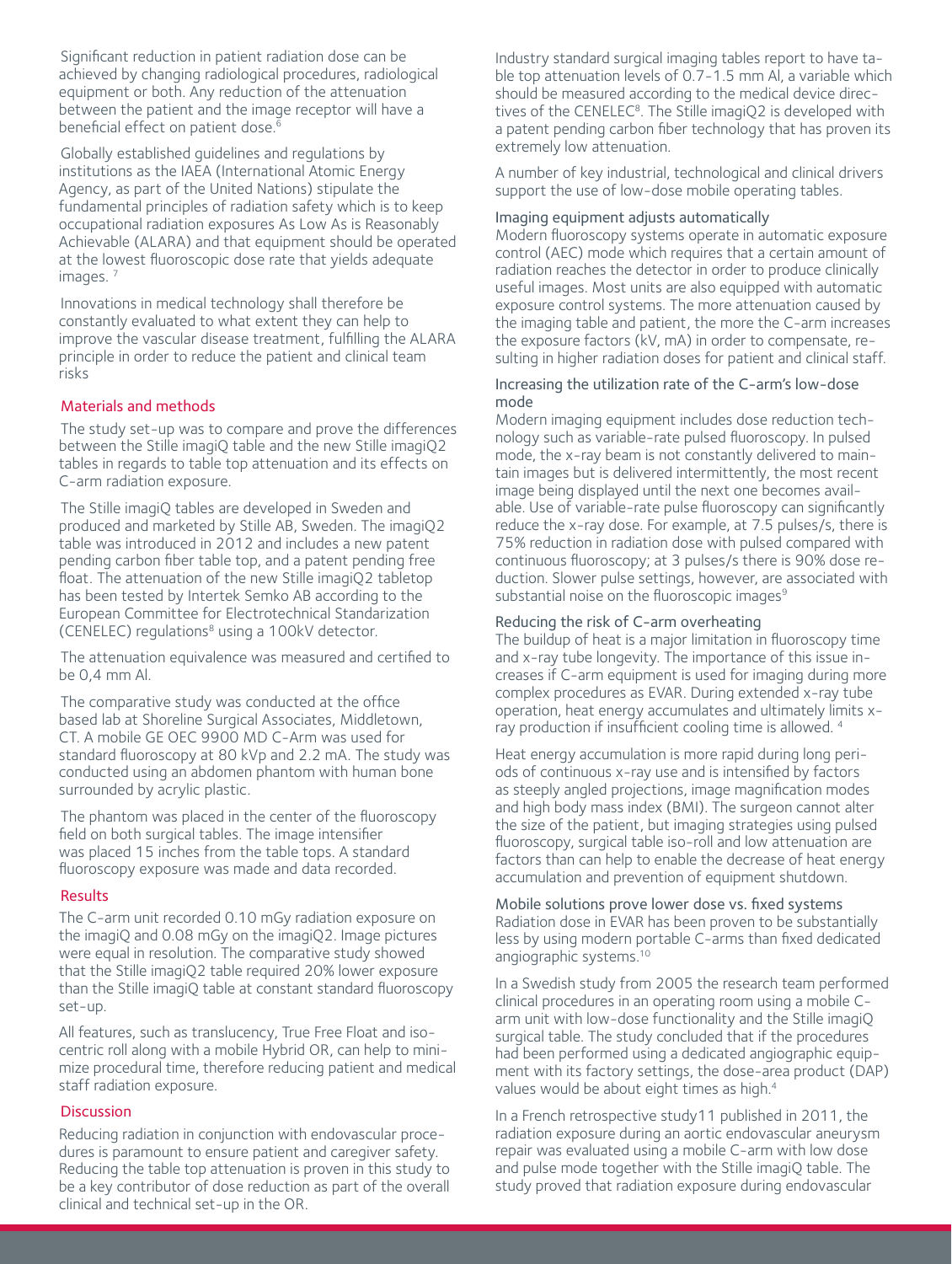treatment of simple or complex aortic aneurysm with a mobile C-arm can be considerably minimized by applying the ALARA principle.

#### Regulations and guidelines in place

Every C-arm sold in the USA since mid 2006 measures, displays and records reference dose. Guidelines stipulate that radiation dose should be monitored during fluoroscopically guided procedures, either by the operator or by a designated individual in the procedure room. Patient radiation dose should be recorded appropriately in the medical record. Patients who have received a sufficiently large radiation dose should have follow-up at 10-14 days and at 1 month after the procedure for possible deterministic effects.

The imaging guidelines<sup>7</sup> from 2009 stipulate that "Equipment should be operated at the lowest fluoroscopic dose rate that yields adequate images". The Endovascular Surgery reference book by Moore & Ahn, stipulates that the use of a floating surgical table helps to reduce dose exposure as it simplifies positional changes and the need to adjust the fluoroscope constantly<sup>12.</sup> In general, the operator shall always adhere to the principles of ALARA<sup>13</sup>.

Because radiation exposure during fluoroscopy is directly proportional to the length of time the fluoroscopy equipment is activated, additional dose reductions can be realized with various maneuvers.<sup>5</sup>

Quantifying selected relative effects of dose reduction A 20% reduction in dose during a fluoroscopic procedure as EVAR can reduce the mean effective dose up to more than 5 mSv. This corresponds to the same radiation exposure as more than 250 PA chest radiographs.

#### **Conclusions**

The comparative study proved that the Stille imagiQ2 table required 20% lower exposure than the Stille imagiQ table holding all else factors constant. We conclude that the new Stille imagiQ2 table helps to reduce harmful radiation exposure and can be a key contributor of keeping dose rates ALARA. A 20% reduction in dose during EVAR could lead to a radiation reduction in excess of 5 mSv.

Reducing radiation is strongly supported by clinical and governmental guidelines, and is paramount in the ensuring patient and caregiver safety. Reduced table top attenuation aligns with these regulations and may lead to reduced C-arm overheating issues and increased utilization of low-dose mode. Modern mobile C-arm solutions have also proven to generate reduced dose which supports the use.

| Vascular surgical procedures* | Mean effective<br>dose(mSv) | Equivalent number of PA<br>chest radiographs (each<br>$0.02$ mSv) | Corresponding number with<br>20% dose reduction | Reduction in PA chest<br>radiographs |
|-------------------------------|-----------------------------|-------------------------------------------------------------------|-------------------------------------------------|--------------------------------------|
| <b>EVAR</b>                   | 8.7-27                      | 435-1350                                                          | 348-1080                                        | 87-270                               |
| Venous access procedures      | 1.2                         | 60                                                                | 48                                              |                                      |
| Renal/visceral angioplasty    | 54                          | 2 700                                                             | 2 1 6 0                                         | 540                                  |
| Iliac angioplasty             | 58                          | 2 9 0 0                                                           | 2 3 2 0                                         | 580                                  |

\* Mean effective doses from different vascular surgical procedures as described by International Atomic Energy Agency14

1. Kent KC, Zwolak RM, Egorova NN, Riles TS, Manganaro A, Moskowitz J, et al. Analysis of risk factors for abdominal aortic aneurysm in a cohort of more than 3 million individuals. J Vasc Surg. 2010;52:539-548.

2. Miller DL, Balter S, Cole PE, Lu HT, Schueler BA, Geisinger M, et al. Radiation doses in interventional radiology procedures: the RAD-IR study: part I: overall measures of dose. J Vasc Interv Radiol. 2003;14:977–990.

3. Hausler U, Czarwinski R, Brix G. Radiation exposure of medical staff from interventional x-ray procedures: a multicentre study. Eur Radiol. 2009;19(8):2000–2008.

4. Geijer H, Larzon T, Popek R, Beckham KW. Radiation exposure in stent-grafting of abdominal aortic aneurysms. Br J Radiol. 2005;78(934):906-912.

5. Kalef-Ezra JA, Karavasilis S, Ziogas D, Dristiliaris D, Michalis LK, Matsagas M, et al. Radiation burden of patients undergoing endovascular abdominal aortic aneurysm repair. J Vasc Surg 2009;49(2):283-7.

6. Russell JG, Gray JE. X-rays: keeping the doses down. World Health Forum. 1992;13(2-3):213-7.

7. Stecker MS, Balter S, Towbin RB, Miller DL, Vañó E, Bartal G, et al. Guidelines for patient radiation dose management. J Vasc Interv Radiol. 2009;20(7):S263-73.

8. European Committee for Electrotechnical Standarization. CENELEC. Available from: http://www.cenelec.eu/dyn/www/f?p=104:110:276088655557378::::F SP\_PROJECT,FSP\_LANG\_ID:4217,25

9. Walker TG, Kalva SP, Ganguli S, Öklü R, Salazar GM, et al. Image optimization during endovascular aneurysm repair. AJR Am J Roentgenol. 2012;198(1):200-6.

10.Fossaceca R, Brambilla M, Guzzardi G, Cerini P, Renghi A, Valzano S, et al. The impact of radiological equipment on patient radiation exposure during endovascular aortic aneurysm repair. Eur Radiol. 2012;22(11):2424-31.

11. Maurel B, Sobocinski J, Perini P, Guillou M, Midulla M, Azzaoui R, Haulon S. Evalua-

tion of radiation during EVAR performed on a mobile C-arm. Eur J Vasc Endovasc Surg. 2012;43(1):16-21.

12. Moore & Ahn. 2011. Endovascular Surgery. 4th Edition. Page 35. Saunders

13. National Council on Radiological Protection (NCRP). Implementation of the principle of as low as reasonably achievable (ALARA) for medical and dental personnel. NCRP report;107. Bethesda MD. The Council c1990;viii:126

14. IAEA. Training materials for health professionals on interventional fluoroscopy. Available from: https://rpop.iaea.org/RPOP/RPoP/Content/InformationFor/HealthProfessionals/4\_InterventionalRadiology/fluoroscopy-operating-theatres/fluoroscopypatient-protection.htm